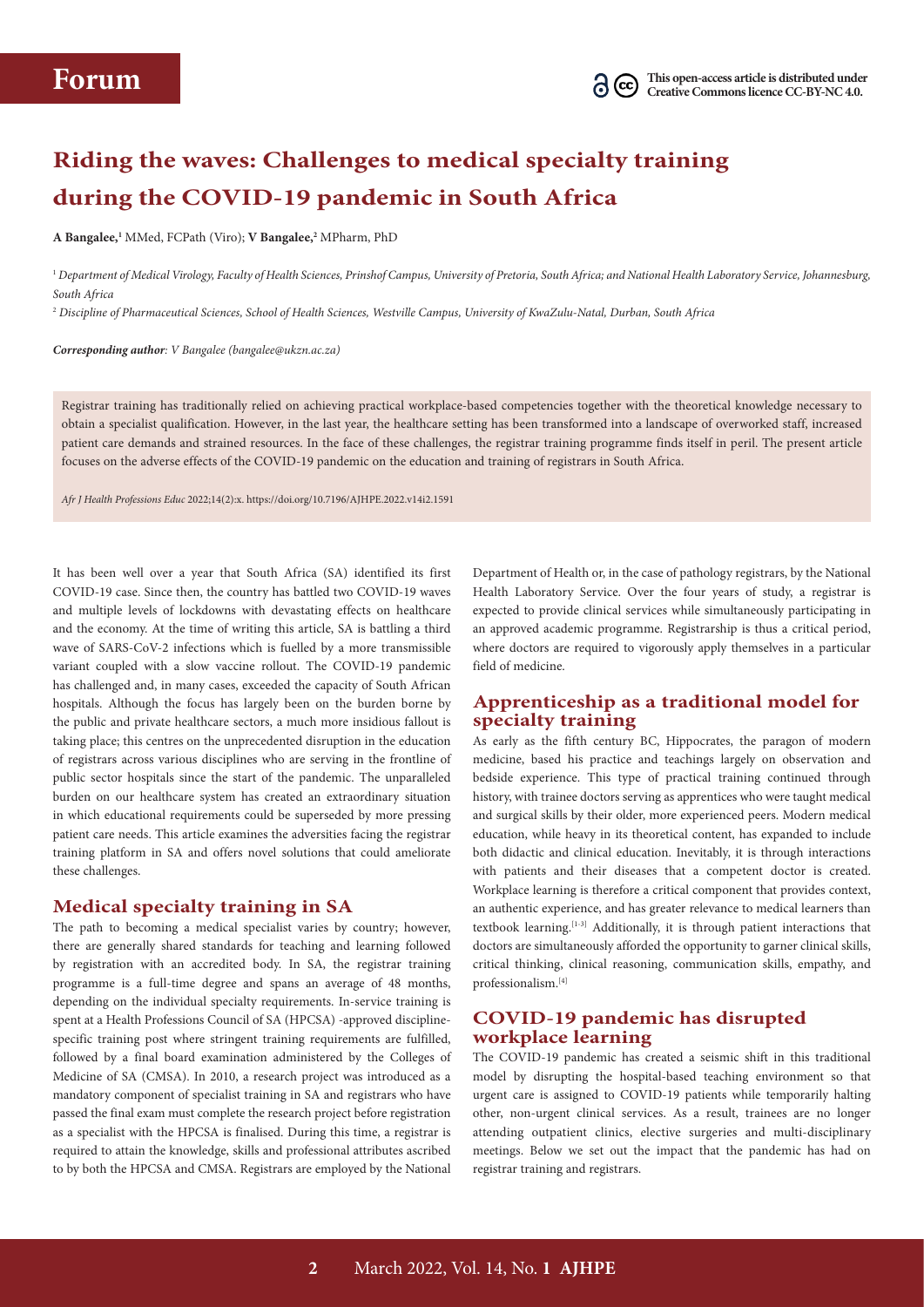#### **1. Redeployment of registrars**

Ideally, registrars should be working within their chosen speciality in an acute setting.<sup>[5]</sup> Globally, however, a state of disaster has compelled all doctors to assist in fighting the pandemic where they are most needed, i.e. supporting frontline specialties. For example, doctors in the UK were informed that they should respond 'rapidly and professionally' to the challenge of COVID‑19 and may be required to work in areas outside their usual practice.[6] This rapid redeployment has affected most registrar trainees in academic hospitals where, for instance, an ophthalmology registrar would be assisting with calls in the internal medicine COVID-19 unit. The increase in service demands and on-call duties coupled with a reduction in bedside teaching, surgical exposure and clinical rotations are bound to have a deleterious effect on registrar training. These findings were affirmed by an Italian study examining the effect of the pandemic on plastic surgery residents, where it was found that while there were increased didactic activities compared with pre-COVID levels, most respondents reported them as insufficient. Moreover, a majority reported their preparedness for operations as either 'Not at all' or 'Not much'.<sup>[7]</sup> COVID-19 regulations restricting personnel in operating theatres has also reduced surgical training opportunities.[8,9] Furthermore, a shortage in personal protective equipment (PPE) has resulted in rationing of resources, while limiting a surgical registrar's opportunities to observe, assist or learn surgical techniques.[10]

This lack of practical experience has also affected other medical specialties outside surgery; a recent UK survey focusing on the impact of the global pandemic on radiology residents found that 70% reported decreased subspecialty experience, and 19% reported a complete lack of subspecialty training. About a quarter of trainees were redeployed from radiology to clinical ward-based work.[11] These issues have stirred fears regarding a deficiency in practical skills, clinical acumen and readiness to practise, resulting in 'impostor syndrome'.[12,13] The lack of practical exposure bodes poorly, not only for a registrar's future career but also contributes to the trepidation and uncertainty around exam preparation and readiness.

#### **2. Academic activities**

One of the first changes in medical education at the start of the pandemic was the cancellation of in-person medical meetings and conferences, which were replaced by narrated lectures, online meetings or webinars. In-person ward rounds and bedside discussions gave way to virtual meetings which have become the primary form of collaboration between registrars and consultants. While becoming the norm, this medium is not without its challenges. Given the high current workload of senior staff, clinical supervision has become near impossible. For consultants involved with academics, work-life balance issues have emerged, whereby online teaching of medical students and the time taken to acclimatise to this new pedagogy has become an addition to the extensive clinical workload.<sup>[14]</sup> Moreover, history-taking and physical examination is a crucial aspect of specialist training and provides real-world exposure to common diseases and rarer clinical presentations. As SARS-CoV-2 becomes an endemic respiratory virus, we may face the problem of doctors who were trained in the 'virtual world' without honing soft skills such as bedside manner and professionalism.

Registrar research projects may also be affected by the increased clinical workload, burnout and limited supervision. Delays in recruiting study participants, processing regulatory forms, a lack of staffing, and concerns around grant suspensions or termination all play a role in the inconvenience and frustration experienced by many researchers during the pandemic.<sup>[15,16]</sup> Other research-based learning activities such as conferences and workshops have been cancelled or moved to an online platform, jeopardising collaborating and networking opportunities.

#### **3. Mental health and burnout**

Working under unfamiliar conditions and within the context of grave resource shortages and reduced senior support, registrars are often required to make difficult decisions, further contributing to the anxiety and emotional distress of working in the pandemic.<sup>[17]</sup> Many doctors have reported burnout syndrome during the pandemic, and registrar training itself can cause a significant degree of burnout.<sup>[18]</sup> This has the potential to affect a registrar's ability to establish communication with the patient, solve diagnostic dilemmas, and prescribe correct treatment. Burnout has a variety of negative consequences including depression, risk of medical errors, and negative effects on patient safety. Moreover, physical fatigue, mental stress associated with possible infection, concern around family and friends, and feelings of isolation and loneliness have contributed to a lack of wellness among registars.<sup>[19]</sup> Future career uncertainty owing to the instability and precarious position of the national health system amidst a pandemic has added to this problem.

## **Ensuring that registrars thrive – not just survive - in a pandemic**

The first approach to mitigate pedagogical difficulties in a pandemic scenario is to anticipate the impact. This stance will maintain education integrity through training and educational activities. While redeployment and cancelled rotations will affect training, flexibility and clear communication with registrars are key. As educators, we need to address registrar expectations within a changing clinical learning landscape, which will ensure both patient and registrar safety. Accepting a work environment with much lower clinical volumes, requires an adjustment to teaching and training objectives. This will include virtual patient assessments and participation in virtual training rounds. Registrars should also support each other by way of smaller groups working asynchronously through cases or topics which are presented at bigger online meetings. This tactic can facilitate regular and meaningful connection at a time of increased isolation. Engaging with coaches or academic mentors may also assist.<sup>[20]</sup> National collaboration across training institutions, through the sharing of resources, can enrich the range and quality of learning opportunities and foster collegiality. Harnessing e-learning resources through national and international organisations may also be leveraged for this purpose.

The Colleges of Medicine of South Africa examinations have been rescheduled over the COVID-19 pandemic period and there have been discussions around waivers for certain training requirements and extension of training time; however, the importance of assessments for learning should be highlighted. Many of the traditional methods of registrar assessment, such as multiple-choice exams, oral exams and workplace-based assessments, can still be used to measure competence. However, one may need to adjust the scenarios in which they are used; for example, moving certain assessments to less risky environments, such as simulation-based activities.[21]

Finally, to enhance mental wellbeing for registrars, we need to introduce peer and faculty support systems and convey positive messaging such as